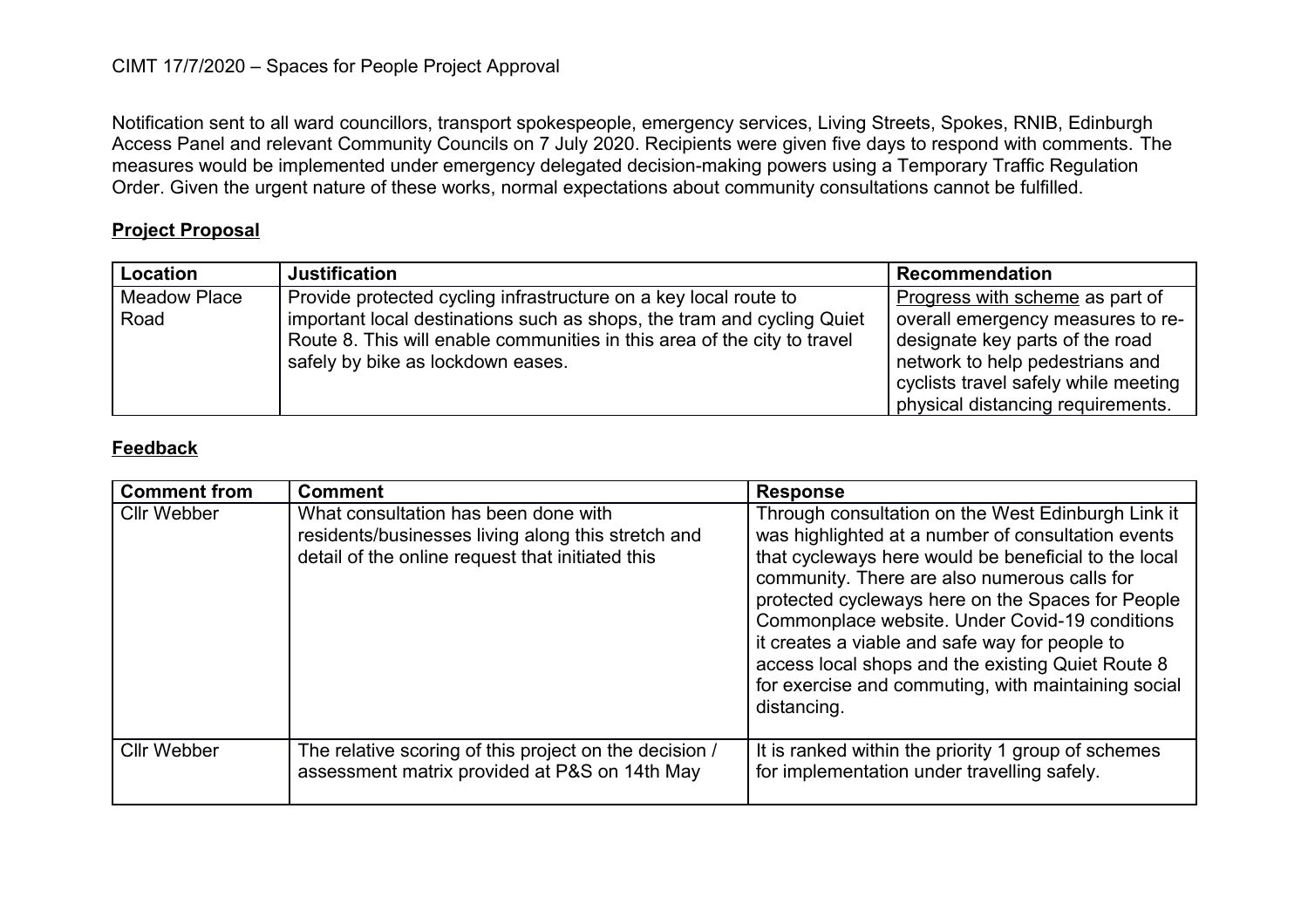| <b>Cllr Webber</b><br>The cost of signage/road markings for making this a<br>20mph route.<br>contractor is appointed.<br><b>Cllr Webber</b><br>What policing measures will be put in place to ensure<br>drivers/cyclists obey the new speed limits/road<br>the police and not the council.<br>markings<br><b>Cllr Webber</b><br>The concept of Floating bus stops is not suitable.<br>We have what appears to be a city wide approach<br>that will see pedestrians reduced in the much<br>referenced Transport Hierarchy and they will now<br>have to give way and cross over a cycle path when<br>pedestrian priority and safety.<br>boarding and disembarking from buses. Many of<br>whom may have limited mobility / sensory<br>impairments.<br>Are there no proposed changes for the junction at the<br><b>Cllr Miller</b><br>Drumbrae roundabout? Can we please urgently look<br>at getting this to be cycle priority with vehicles giving<br>SfP programme<br>way.<br><b>Cllr Miller</b><br>Ladywell Road junction - dangerous junction if you're<br>on bike - this needs to be given a makeover if we are | <b>Cllr Webber</b> | What impact this is likely to have on congestion on<br>one of the most polluted stretches of road in the<br>country. | The proposals retain one traffic running lane in each<br>direction, similar to current layout.<br>Care has been taken to ensure the function of the<br>junctions. Providing more people with safe and easy<br>to use cycle routes will encourage less car use<br>which in turn will reduce pollution levels. |
|------------------------------------------------------------------------------------------------------------------------------------------------------------------------------------------------------------------------------------------------------------------------------------------------------------------------------------------------------------------------------------------------------------------------------------------------------------------------------------------------------------------------------------------------------------------------------------------------------------------------------------------------------------------------------------------------------------------------------------------------------------------------------------------------------------------------------------------------------------------------------------------------------------------------------------------------------------------------------------------------------------------------------------------------------------------------------------------------------------------|--------------------|----------------------------------------------------------------------------------------------------------------------|--------------------------------------------------------------------------------------------------------------------------------------------------------------------------------------------------------------------------------------------------------------------------------------------------------------|
|                                                                                                                                                                                                                                                                                                                                                                                                                                                                                                                                                                                                                                                                                                                                                                                                                                                                                                                                                                                                                                                                                                                  |                    |                                                                                                                      | Final costs once the scheme is approved and a                                                                                                                                                                                                                                                                |
|                                                                                                                                                                                                                                                                                                                                                                                                                                                                                                                                                                                                                                                                                                                                                                                                                                                                                                                                                                                                                                                                                                                  |                    |                                                                                                                      | Enforcement/policing of speed limits is the role of                                                                                                                                                                                                                                                          |
|                                                                                                                                                                                                                                                                                                                                                                                                                                                                                                                                                                                                                                                                                                                                                                                                                                                                                                                                                                                                                                                                                                                  |                    |                                                                                                                      | Floating bus stops are approved under the<br>Edinburgh street design guidance. These temporary<br>stops would have many of the design elements that<br>a permanent floating stop would have to ensure                                                                                                        |
|                                                                                                                                                                                                                                                                                                                                                                                                                                                                                                                                                                                                                                                                                                                                                                                                                                                                                                                                                                                                                                                                                                                  |                    |                                                                                                                      | Such changes would require significant civils works<br>that are beyond the scope and budget of the current                                                                                                                                                                                                   |
| junction like this in the middle of it without any<br>provision. This will lead to accidents if we don't<br>change this.<br>Spokes welcomes in principle the provision of<br><b>Spokes</b>                                                                                                                                                                                                                                                                                                                                                                                                                                                                                                                                                                                                                                                                                                                                                                                                                                                                                                                       |                    | going to provide a route here then there cannot be a                                                                 | Such changes would require significant civils works<br>that are beyond the scope and budget of the current<br>SfP programme<br>Such changes would require significant civils works                                                                                                                           |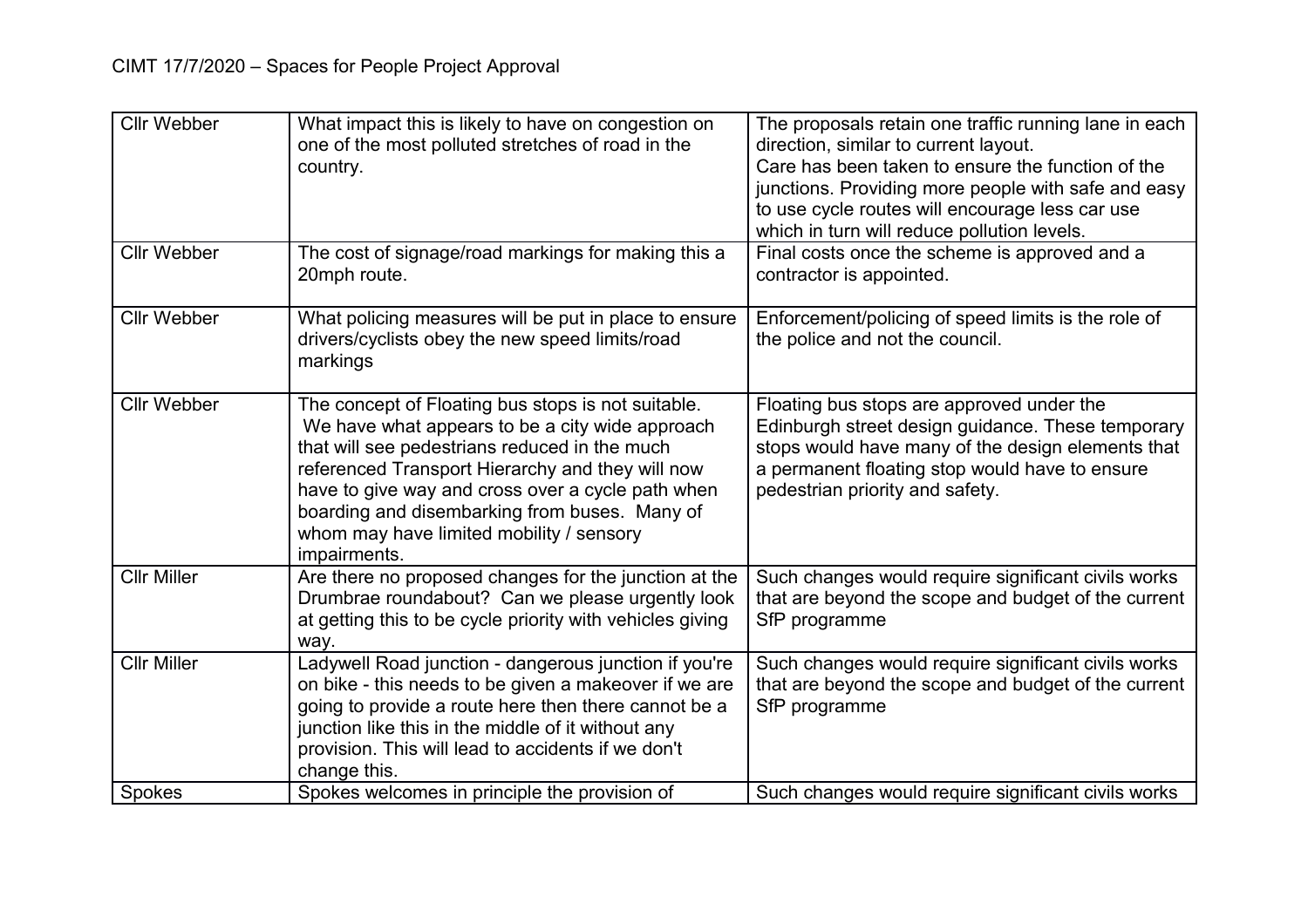|        | segregated cycle lanes on Meadow Place Road and<br>the lowering of the speed limit. However, there are<br>several points that could be improved.<br>Cycle facilities stop just short of the two nastiest<br>places, Drum Brae and Broomhouse roundabouts.<br>Improvements will be needed here to allow safe<br>cycling to places further north and south.                                                                                                          | that are beyond the scope and budget of the current<br>SfP programme                                                                                                                                                                                                           |
|--------|--------------------------------------------------------------------------------------------------------------------------------------------------------------------------------------------------------------------------------------------------------------------------------------------------------------------------------------------------------------------------------------------------------------------------------------------------------------------|--------------------------------------------------------------------------------------------------------------------------------------------------------------------------------------------------------------------------------------------------------------------------------|
| Spokes | We question the need for two southbound bus stops<br>in the short stretch between St John's Road and<br>Ladywell Road.                                                                                                                                                                                                                                                                                                                                             | We are not currently proposing to remove the bus<br>stops, as this can impact negatively on the local<br>community, particularly older people. It can also<br>lead to higher concentrations of people queueing at<br>one stop which is counter to aiding social<br>distancing. |
| Spokes | There will need to be gaps in the Temporary Kerb at<br>places where cyclists are likely to turn right into or<br>out of Meadow Place Road: in the northbound lane<br>opposite Featherhall Crescent (a useful route for<br>cyclists to avoid a right turn at Drum Brae<br>roundabout) and Forrester Park Avenue (leading to<br>Ladywell Road and the suburban streets in south<br>Corstorphine), and in the southbound lane opposite<br><b>Wester Broom Avenue.</b> | Gaps will be provided.                                                                                                                                                                                                                                                         |
| Spokes | At the northbound approach to the junction with<br>Ladywell Road, where there is to be a Left Turn Only<br>lane into the shopping centre, we would prefer the<br>cycle lane put between the left-turn and straight-on<br>lanes with continuous pink surfacing along it (as has<br>been done at Summerhall).                                                                                                                                                        | We can see some advantage to this suggestion,<br>however encouraging cyclists to merge and go<br>between traffic can be very uncomfortable for less<br>confident cyclists and reduces the length of<br>mandatory lane along the route.                                         |
| Spokes | It's not clear what is happening to the guard rails at<br>the toucan crossing between South Gyle Road and<br>Broomhall Road, part of Quiet Route 9. If they are                                                                                                                                                                                                                                                                                                    | We will consider this.                                                                                                                                                                                                                                                         |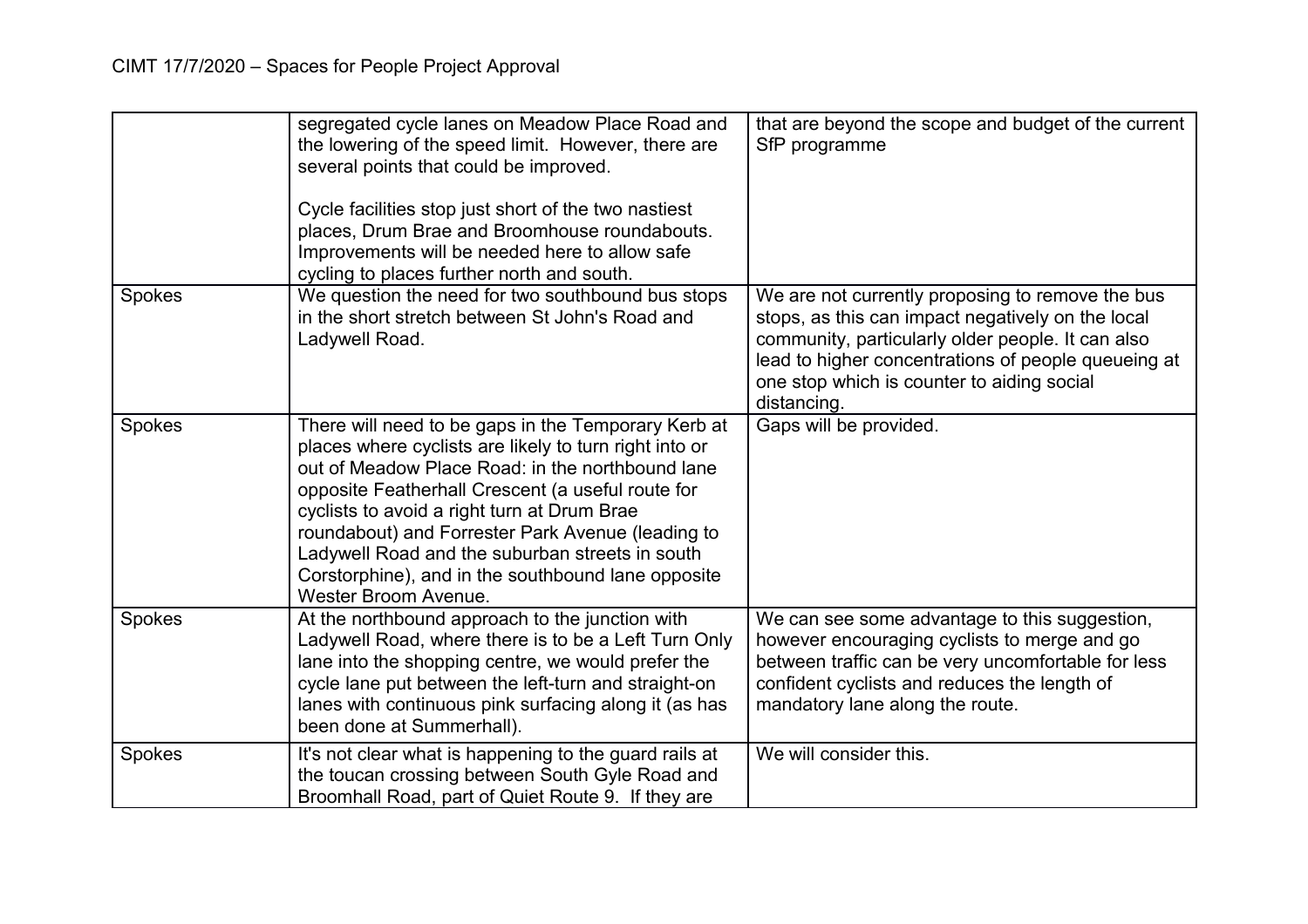| Spokes                | being kept, they should be modified to allow an<br>easier route for cyclists going along QR9; at present,<br>cyclists have to take some very sharp turns, difficult<br>for cargo bikes. There should also be room for<br>cyclists wishing to turn right onto QR9 from Meadow<br>Place Road to wait for the toucan crossing phase.<br>There are pink cycle lanes at the junctions of<br>Gylemuir Road, Wester Broom Avenue and Forrester<br>Park Avenue but not at the similar junctions of<br>Featherhall Crescent, Broomhall Road or Forrester      | Coloured screed is only being proposed at the large<br>side roads where safer issue are more likely to be<br>prevalent.                                                                                                                                                                                                                                                                                                 |
|-----------------------|------------------------------------------------------------------------------------------------------------------------------------------------------------------------------------------------------------------------------------------------------------------------------------------------------------------------------------------------------------------------------------------------------------------------------------------------------------------------------------------------------------------------------------------------------|-------------------------------------------------------------------------------------------------------------------------------------------------------------------------------------------------------------------------------------------------------------------------------------------------------------------------------------------------------------------------------------------------------------------------|
|                       | Park Drive. They should all be pink.                                                                                                                                                                                                                                                                                                                                                                                                                                                                                                                 |                                                                                                                                                                                                                                                                                                                                                                                                                         |
| <b>Living Streets</b> | We support improvements to cycling infrastructure<br>which encourages cycling and reduces motor traffic,<br>so long as it is not detrimental to the actual and<br>potential walking environment. Organisations like<br>Spokes have rightly been very clear that new space<br>for cycling must come from space for motor vehicles,<br>rather than for walking. We therefore wish to record<br>our support for the overall programme. However, we<br>have two significant qualifications.                                                              | Pedestrians<br>Unfortunately, there is insufficient space to provide<br>for both cycle and pedestrian improvements at this<br>location. However, we will revisit and assess if any<br>de-cluttering of the footways can be achieved. We<br>will also look into if any changes can be made to<br>signal timings to improve conditions for pedestrians<br>without adversely impacting bus services.<br>Floating bus stops |
|                       | <b>Pedestrian improvements</b>                                                                                                                                                                                                                                                                                                                                                                                                                                                                                                                       | Floating bus stops are approved under the                                                                                                                                                                                                                                                                                                                                                                               |
|                       | It is hard to see *any* improvements for people<br>walking in these schemes? While general pavement<br>widening may be difficult to achieve simultaneously<br>with installation of cycle lanes, this should be a<br>priority where pavements are especially narrow (eg<br>south side of Ferry Road). We would expect to see at<br>least significant efforts to remove pavement clutter<br>such as signage poles and guard rails and simple<br>measures such as cutting back hedges, sweeps of<br>roadworks debris (traffic cones, sandbags, etc.) We | Edinburgh street design guidance. These temporary<br>stops would have many of the design elements that<br>a permanent floating stop would have to ensure<br>pedestrian priority and safety.                                                                                                                                                                                                                             |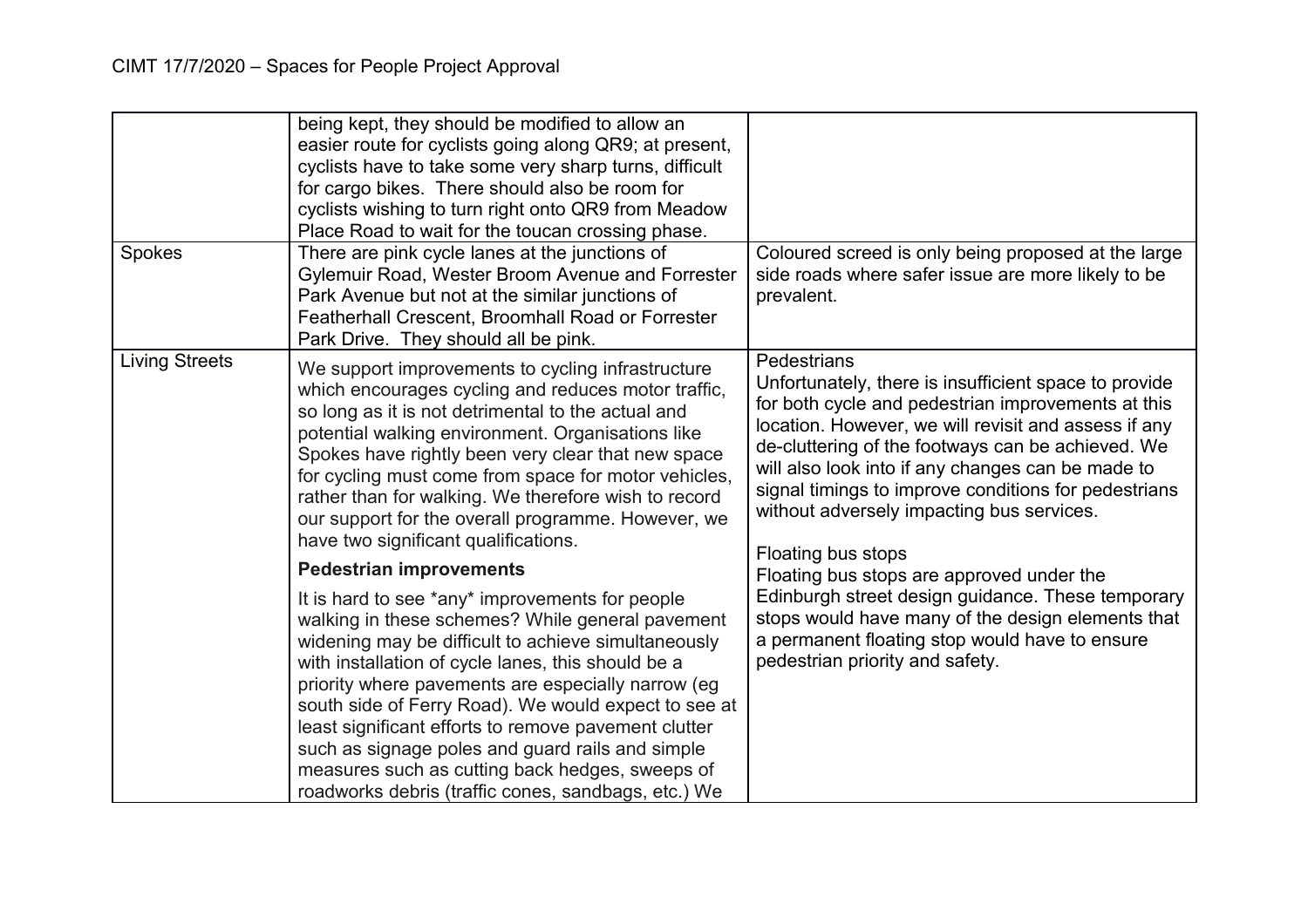| also want to priority for pedestrians increased at all<br>signalled junctions. Given that almost everyone is a<br>pedestrian in their own neighbourhood, such<br>measures are also likely to increase local support for<br>these schemes, including among people who don't<br>cycle.                                                                                                                                                                                                                                                                                                                                |  |
|---------------------------------------------------------------------------------------------------------------------------------------------------------------------------------------------------------------------------------------------------------------------------------------------------------------------------------------------------------------------------------------------------------------------------------------------------------------------------------------------------------------------------------------------------------------------------------------------------------------------|--|
| <b>Floating Bus stops</b>                                                                                                                                                                                                                                                                                                                                                                                                                                                                                                                                                                                           |  |
| We note that there are dozens of 'bus stop bypasses'<br>or 'floating bus stops' proposed in these cycle<br>schemes, which route cyclists between the bus stop<br>and the pavement, rather than on the road. There<br>appear to be at least: 13 on Comiston Road, 10 on<br>Ferry Road, 9 in Wester Hailes, 7 on Meadow Place<br>Road and 5 on Fountainbridge.                                                                                                                                                                                                                                                        |  |
| As the Council's Active Travel team is well aware,<br>the Living Streets Edinburgh Group has never been<br>happy with this design concept which means that bus<br>passengers boarding - and especially alighting from -<br>buses have to cross a cycle way and may therefore<br>unexpectedly encounter a cyclist, possibly travelling<br>at considerable speed. While we recognise the<br>benefits for cyclists, this design can only<br>disadvantage bus users and pedestrians, especially<br>older people and blind people, many of whose<br>representative organisations have objected to the<br>design concept. |  |
| Living Streets Edinburgh did not object to the first<br>Leith Walk examples, on the understanding that a full<br>monitoring and evaluation was carried out. The<br>Council eventually agreed to this in 2017 but                                                                                                                                                                                                                                                                                                                                                                                                    |  |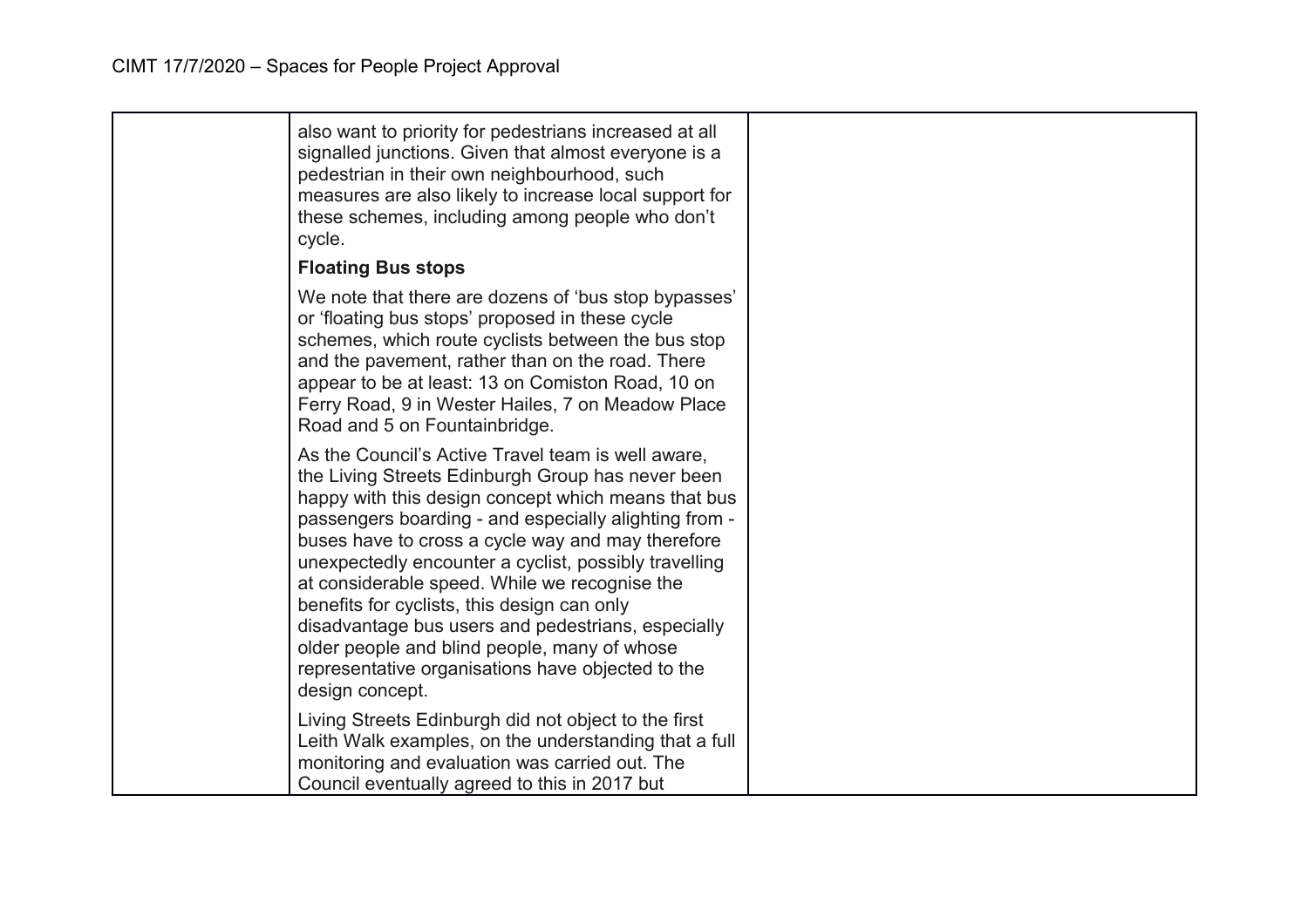|                         | although we understand that this exercise has long<br>been completed, it has never been published. It is<br>wholly inappropriate to use the Covid19 pandemic<br>and 'spaces for everyone' programme as the means<br>for the sudden mass installation of these<br>controversial bus stop designs at virtually no notice<br>and with minimal consultation.                                                            |                                |
|-------------------------|---------------------------------------------------------------------------------------------------------------------------------------------------------------------------------------------------------------------------------------------------------------------------------------------------------------------------------------------------------------------------------------------------------------------|--------------------------------|
|                         | We therefore strongly oppose their inclusion in the<br>Council's current proposals. We suggest that instead,<br>a much wider review exercise is taken at a later date.<br>to consider the use of floating bus stops in the city<br>strategically, once evaluation evidence is in the<br>public domain. This should involve all relevant<br>interests - walking, cycling, bus passengers, disability<br>groups, etc. |                                |
| Public                  | Given the proximity to Corstorphine Primary School,<br>20mph would be welcomed by parents walking with<br>their children along Meadow Place Road. Speed<br>limits must be enforced.<br>Support for segregated cycle lanes. Improvements<br>needed to make Drumbrae roundabout safe for<br>cyclists.                                                                                                                 |                                |
| Public<br>(Commonplace) | Pavements too narrow and cluttered, need to be<br>extended. Marked waiting areas needed outside bus<br>stops and shops.<br>Segregated cycle lane needed.                                                                                                                                                                                                                                                            | We will consider de-cluttering |
|                         | Restrict/suspend vehicle parking.                                                                                                                                                                                                                                                                                                                                                                                   |                                |